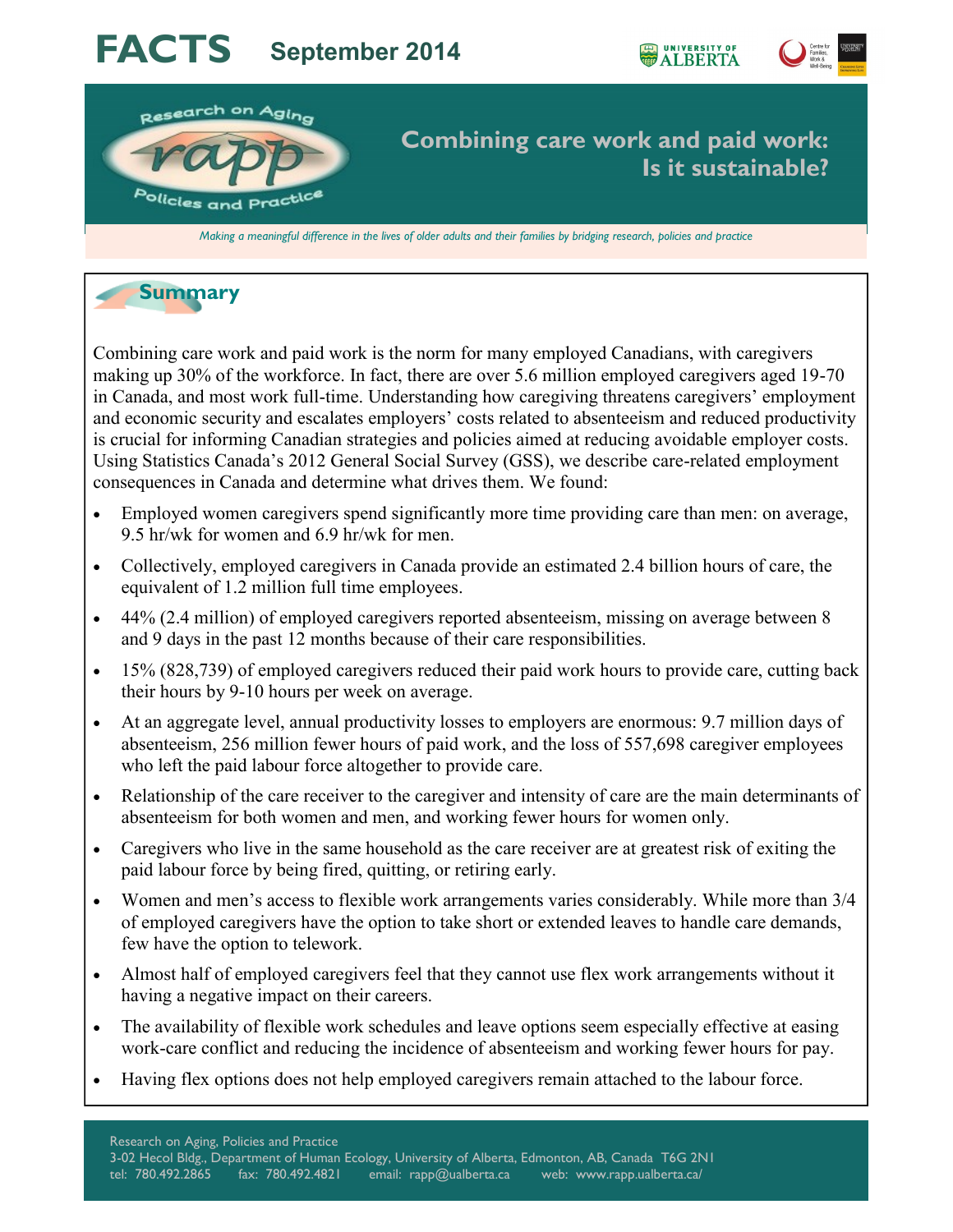

 $8.1M$  Canadians caregivers, providing help to a family member or friend with a long-term health condition or disability in 2012. Almost half (46%) had assumed the role of caregiver at some point in their lives. Combining care work and paid work is now the norm for many employed Canadians, with caregivers making up 30% of the workforce.

While family/friend caregivers bear much of the burden of economic and non-economic costs, employers also may incur significant costs. Full-time employed eldercare providers were estimated to cost U.S. employers \$33 billion annually in  $2006<sup>1</sup>$ . While no comparable cost estimates are available for Canada, MetLife's study has prompted initiatives to reduce employer costs through carerfriendly workplace strategies. Understanding whether and how caregiving threatens caregivers' employment and economic security and escalates employers' costs related to absenteeism and reduced productivity, is crucial for informing the Canadian strategies and policies aimed at reducing avoidable costs for employers.

## **Research Objectives**

To examine care-related employment consequences in Canada and to determine what drives them.

# **5.6 M employed caregivers in Canada**

Over 5.6M (82%) caregivers of employment age (19-70) are employed, and most work full time (W69%, M72%). Almost as many men as women are employed caregivers (W51%, M49%), but a significantly higher proportion of men than women are self-employed (W14%, M21%), and twice as many women as men work part time (W18%, M7%).

# **Anybody can be an employed caregiver**

The majority of caregivers who work at a job or business are aged 45-64 years (W48%,

M52%), married or partnered (W67%, M72%), have completed some post-secondary education (W69%, M60%) and are in good health (W92%, 94%). More than one-quarter (W28%, M27%) are sandwiched between child rearing and caregiving in addition to their paid job responsibilities. More than half are caring for their parents or parents-in-law (W52%, M58%) and most live near the person they are caring for, either less than 30 minutes by car (W56%, M54%) or in the same household (W21%, M22%).

# **Employed caregivers spend the equivalent of a full work day providing care**

On average, employed women caregivers spend significantly more time providing care than



## **Figure 1. Impact of caregiving on employment**

Funding for this FACT sheet provided by a University of Alberta Killam Research Fund Cornerstone grant (RES0016733). Views expressed are solely those of authors: Janet Fast (PI, UAlberta), Donna Lero (UGuelph), Richard DeMarco (Employment and Skills Development Canada), Heloisa Ferreira (UAlberta), and Jacquie Eales (UAlberta).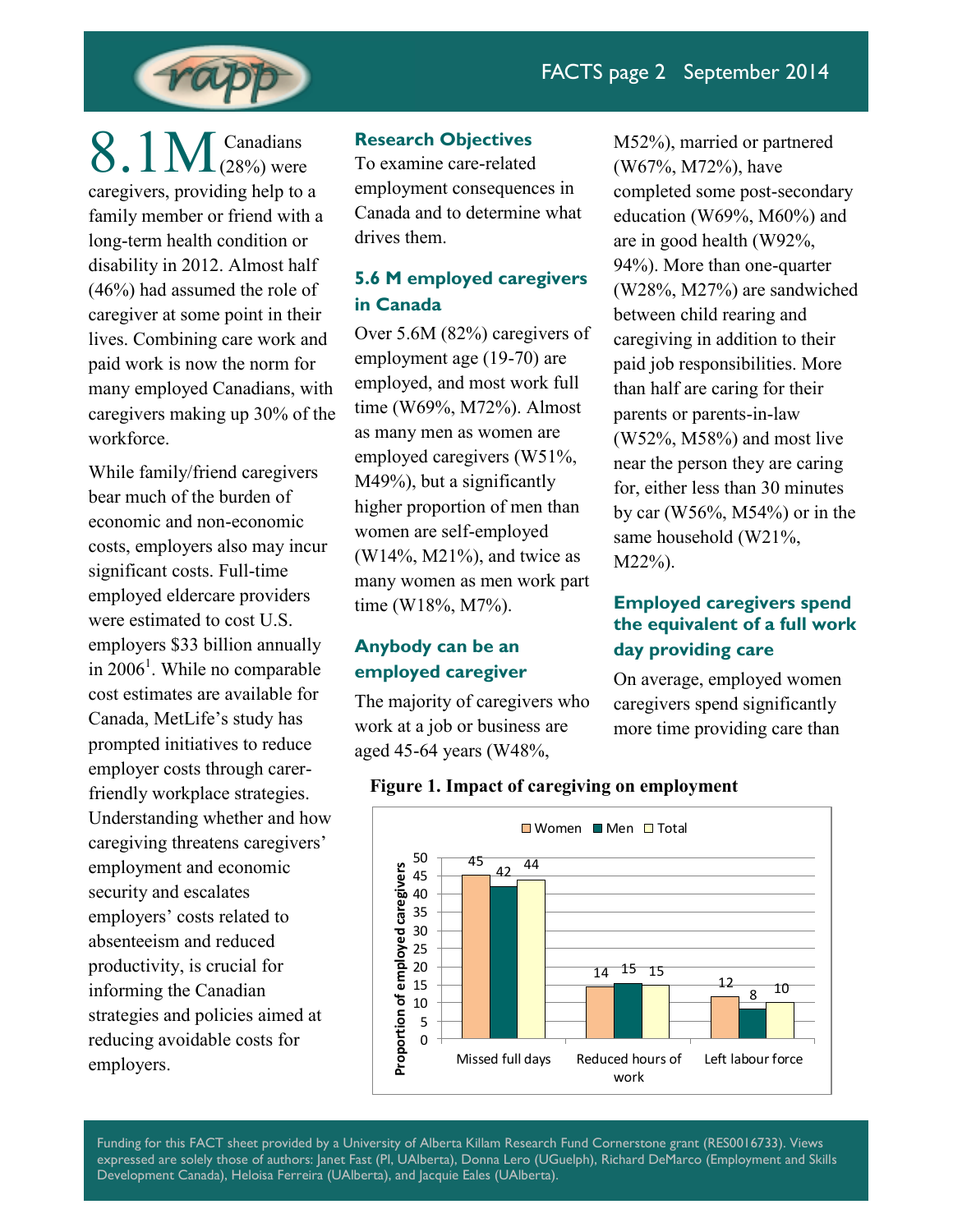

men who are in the same situation (W9.5, M6.9 hr/wk). While most employed caregivers provide less than 10 hours of care per week (W81%, M86%), women are significantly more likely than men to provide more than 20 hours per week of care (W10%, M7%). Collectively, employed caregivers in Canada provide an estimated 2.4 billion hours of care , the equivalent of 1.2 million full time employees, contributing significantly to a caring society.

# **Productivity losses accompany employment consequences**

Care-related absenteeism is the most common consequence/ coping strategy (Figure 1). The 44% (2.4 million) of employed caregivers who said they had missed days of work in the past

12 months because of their care responsibilities were absent for between 8 and 9 days on average. At the population level this accounted for 9.7 million days of absenteeism per year. About 1 in 7 (828,739) employed caregivers reduced their paid work hours to provide care. Women cut back their hours by 10 hrs/wk and men by 9 hrs/wk on average. As a result employed caregivers worked 256 million fewer hours per year. A smaller proportion (10%) of caregivers (557,698 Canadians) left the paid labour force altogether to provide care. Together these consequences represent an enormous loss of productivity to employers, the labour market and the Canadian economy.

# **Caring for kin has more adverse consequences**

Relationship of the care receiver to the caregiver is, by far, the main determinant of absenteeism for both men and women (Table 1). Caring for a spouse, partner or child with a disability is especially impactful, increasing the likelihood of absenteeism by a factor of between 7 and 15 compared to those caring for friends or neighbours. Since the highest proportion of employed caregivers are caring for a parent (in-law) it is noteworthy that women and men caring for a parent (in-law) were between 3 and 4 times more likely to miss days of work as those caring for non-kin.

Relationship is also a determinant of reducing paid work hours, but only for women

|                            | Missing days of paid work |      | Reducing paid work hours |     | Exiting labour force |
|----------------------------|---------------------------|------|--------------------------|-----|----------------------|
|                            | Women                     | Men  | Women                    | Men | Full sample only     |
| Caring for spouse/partner  | 6.8                       | 15.2 | 4.9                      |     |                      |
| Caring for child (in-law)  | 8.6                       |      |                          |     |                      |
| Caring for parent (in-law) | 2.9                       | 3.7  |                          |     |                      |
| Caring for other kin       | 2.3                       | 3.2  |                          |     |                      |
| Lives with CR              |                           |      |                          |     | 3.2                  |
| CR has cognitive condition |                           |      | 2.8                      | 2.8 |                      |
| Caring 1-10 hr/wk          | 0.4                       | 0.2  | 0.3                      |     | 0.2                  |
| Caring $11-20$ hr/wk       |                           | 0.3  |                          |     | 0.3                  |

## **Table 1. Factors determining the likelihood of care-related employment consequences**

Note: Only statistically significant findings related to the caregiving situation are reported. An odds ratio above 1.0 means a variable will increase the chance of observing an outcome; less than 1.0 means a reduced chance of observing the outcome.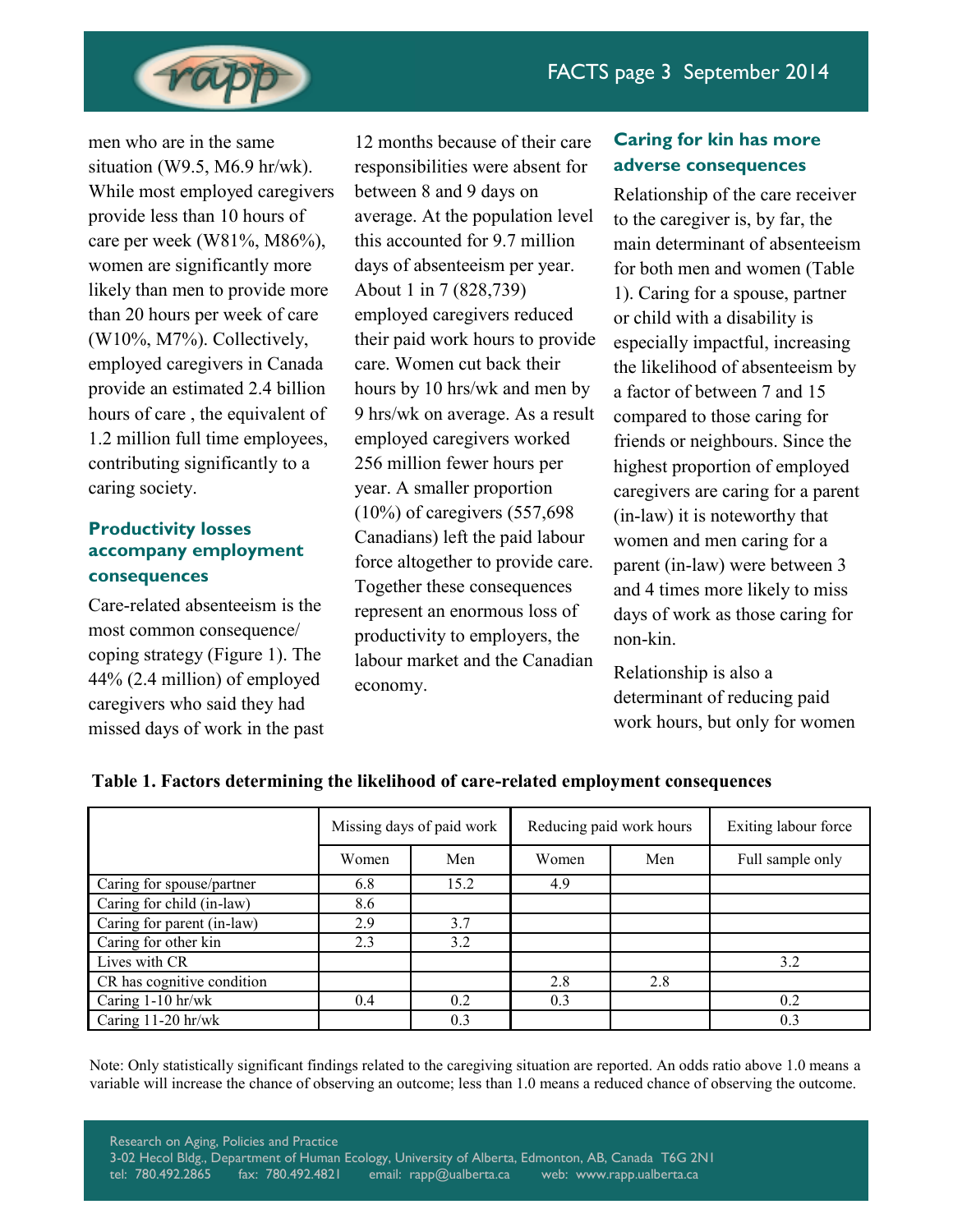

caring for a spouse or partner. Women caring for their partners are 5 times more likely than women caring for friends and neighbours to work fewer hours because of their caregiving.

When we looked at the care receivers' health condition, only caring for someone with a cognitive condition results in a greater risk of work outcomes, and then only with respect to hours of paid work. These caregivers are 2.8 times more likely to work fewer hours than someone caring for a person with age-related conditions. It is important to note that caring for someone with an age-related condition did not, in itself, increase the likelihood of employment consequences. Only when these manifest as cognitive conditions do they become difficult to manage alongside employment.

Caregivers who live in the same household as the care receiver are at greatest risk of exiting the labour force. Those who coreside with the care receiver were 3.2 times more likely than someone living at a distance to quit, be fired, or retire early from their jobs because of their care responsibilities.

Intensity of care is another key determinant of employment

consequences. Women and men who provide less than 10 hours per week of care are 20-40% as likely as someone providing high intensity care (more than 20 hr/wk) to miss days of paid work. Women providing less than 10 hours per week of care are 30% as likely to reduce their paid work hours as women providing more intense levels of care. Caregivers providing low or moderate (less than 20 hr/ wk) intensity of care were 20- 30% as likely as high intensity caregivers to leave the labour force. These findings are consistent with other research showing that it is caregivers providing high intensity care who are most at risk of a range of care-related consequences and that the tipping point is

between 10 and 20 hours per week of care  $2,3$ .

## **Availability of flex work arrangements doesn't guarantee access**

Access to flexible work arrangements varies considerably (Figure 2). More than 3/4 of men and women say they have the ability to take short or extended leaves to deal with care demands. Significantly higher proportions of women than men (W45%, M29%) have the option to work part time. But about 1/3 of both women and men (W33%, M37%) can work a flexible schedule, starting and ending the work day according to their needs (within limits). Few women and men have the option to telework, though higher proportions of men (14%) report

## **Figure 2. Availability of flex work arrangements**



\* statistically significant difference between women and men of  $p < 0.05$ .

Funding for this FACT sheet provided by a University of Alberta Killam Research Fund Cornerstone grant (RES0016733). Views expressed are solely those of authors: Janet Fast (PI, UAlberta), Donna Lero (UGuelph), Richard DeMarco (Employment and Skills Development Canada), Heloisa Ferreira (UAlberta), and Jacquie Eales (UAlberta).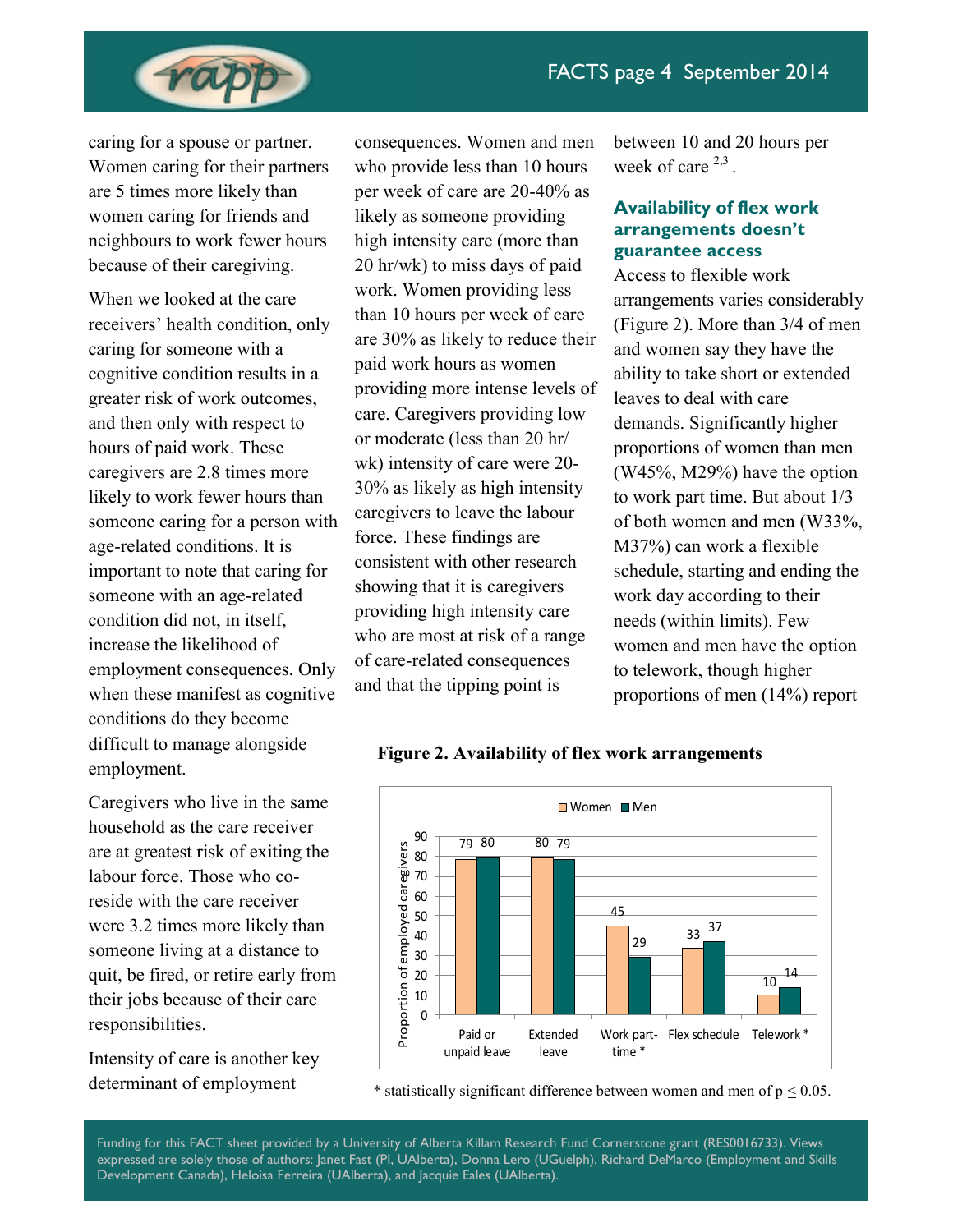

**Table 2. Work arrangements that reduce risk of...**

|                             | Flex schedule | Work part-time | Take extended<br>leave |
|-----------------------------|---------------|----------------|------------------------|
| Reducing paid               | W 0.5         | W 0.6          |                        |
| work hours                  | M. 0.5        |                | M <sub>0.4</sub>       |
| Missing work                |               | W 1.7          |                        |
| days                        |               |                | M <sub>0.4</sub>       |
| Exiting the<br>labour force |               |                |                        |

Note: Only statistically significant findings related to flex work arrangements are reported. An odds ratio above 1.0 means a variable will increase the chance of observing an outcome; less than 1.0 means a reduced chance of observing the outcome.

having this option than women (10%). But, overall, almost half  $(W47\%, M45\%)$  feel that they cannot use these flex work arrangements without it having a negative impact on their careers.

# **Flexible working arrangements help reduce the risk of care-related employment consequences**

Our own survey of 291 Canadian employers in 2011-12 showed that most employers viewed supporting work life balance for *all* employees as a higher organizational priority than providing specific supports to employees caring for an adult or senior with a disability or health condition. More than half (57%) said that dependent adult caregiving was a low-priority workplace issue, or not even on their radar screens<sup>4</sup>.

While caregiving can impact workplace productivity, flexible work arrangements can help employees manage work and care, reducing avoidable costs to employers. In fact, evidence from our analysis of Statistics Canada's 2012 GSS data suggests that employed caregivers with access to flexible working arrangements are, for the most part, less likely to report care-related employment consequences (Table 2). Women and men who have the option for flexible start and end times to their work day are only half as likely to reduce their paid work hours as those who don't have that option. Similarly, men who have access to extended leaves are 38% as likely to miss days of work and 44% as likely to work fewer

hours as those without such options.

For women only, having the option to work part time is associated with a lower risk of reducing their hours of paid work. Women are 60% as likely to work fewer hours if they have the option to work part time compared to their counterparts without this option. However, having the option of working part time is related to a higher risk of absenteeism. These women are 1.7 times more likely to miss days of work than those who do not have the option to work part time.

Having flex options does not help employed caregivers remain attached to the labour force.

## **Implications for public policies and business practices**

Work-care conflict is a significant problem for many caregivers. Missing days of paid work, working fewer hours or leaving work altogether because of caregiving translates into lost income and employment benefits for many. Some of these consequences will have longterm and cumulative effects over a caregiver's life course, threatening both their current and future financial security.